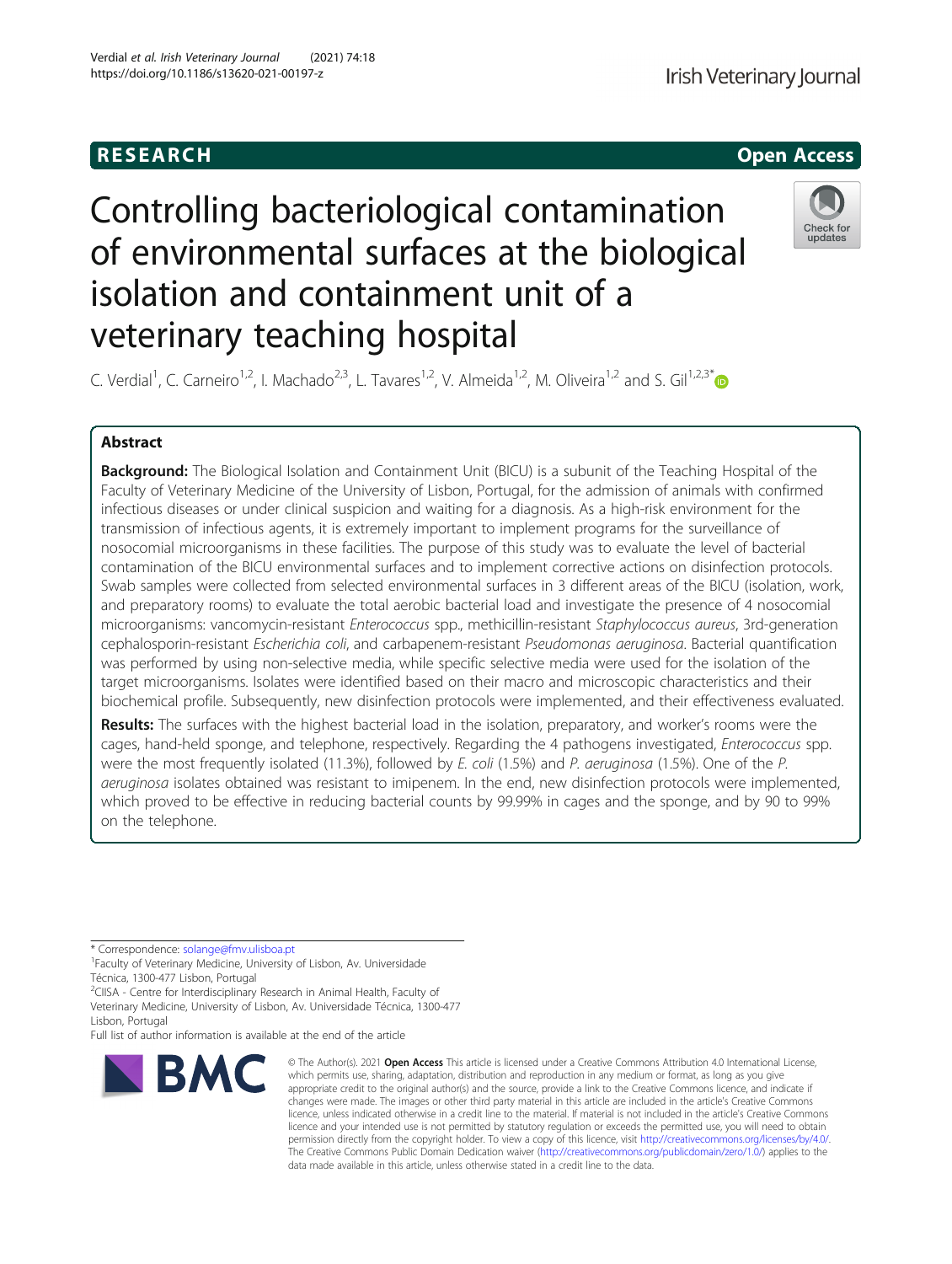**Conclusions:** This study allows to conclude that the cages and the human contact surfaces were the most contaminated in the isolation rooms. Nevertheless, the new disinfection strategies seemed to be effective in reducing environmental contamination, including by some potentially nosocomial agents, although more samples must be analyzed for definitive conclusions. These results may contribute to highlight the importance of infection prevention and control measures, as fundamental tools to reduce the spread of infectious agents in the hospital environment.

Keywords: Nosocomial infection, Surveillance, Bacteriological control, Hospital environment

#### Background

Each year, nosocomial infections (NI) are responsible for thousands of human deaths worldwide and have an estimated economic burden of billions of dollars in the USA alone [[1\]](#page-8-0). These infections are acquired during hospitalization and have been associated with prolonged hospital stays, invasive medical procedures (e.g. surgeries, urinary catheterization, intubation), previous antibiotic treatments, and immunosuppression [[2\]](#page-8-0). For those reasons, they are an inherent risk in medical practice, being currently a major concern worldwide mainly due to the frequent involvement of multidrug-resistant (MDR) bacteria [\[3](#page-8-0)].

In veterinary medicine, there are limited data concerning this problem, but reports of NI outbreaks in veterinary facilities are increasing  $[4-7]$  $[4-7]$  $[4-7]$  $[4-7]$ , with one study revealing that 82% of the participating hospitals reported at least one NI outbreak in the previous 5 years [[4\]](#page-8-0).

These infections can be acquired from endogenous sources, being caused by opportunistic microorganisms already present in the individual himself, or from exogenous sources, being disseminated by other individuals or even the hospital environment [\[8\]](#page-8-0). The role played by hospital contaminated surfaces was once thought to be negligible in the transmission of such infections [\[9\]](#page-8-0); however, nowadays it is known that environmental surfaces are a reservoir of several microorganisms that can easily contaminate the hands and equipment of healthcare workers, which, in turn, can work as vehicles for the transmission of these pathogens to patients [\[10,](#page-8-0) [11\]](#page-8-0). Thereby, the implementation of an active surveillance system in healthcare facilities is highly recommended [\[12](#page-8-0)]. With the appropriate control measures, it is possible to prevent (or minimize) the direct exposure of healthcare workers to multiple biological hazards, as well as the indirect exposure of patients and even clients through contact with contaminated medical equipment or hospital surfaces [[8](#page-8-0)]. In this context, isolation units are crucial to allow the immediate transference of high-risk infectious patients to these high-security facilities, thus limiting the circulation of potentially infectious agents in other hospital areas [[8](#page-8-0), [13\]](#page-8-0).

Little is known about microbiological control in isolation units, especially in veterinary hospitals. However, several authors have demonstrated that hospital contamination with nosocomial agents is also a main concern in veterinary facilities [[14](#page-8-0)–[19](#page-8-0)]. Considering that the Biological Isolation and Containment Unit (BICU) is responsible for the hospitalization of patients colonized or infected with MDR bacteria, the main priorities of this study were to identify the environmental surfaces with the highest bacterial load, to recognize the presence of potential nosocomial agents and to implement appropriate corrective actions on current disinfection protocols.

# Results

#### Bacterial identification-

From the 204 environmental samples tested, it was possible to obtain 29 isolates presumptively identified as belonging to 3 of the 4 target bacterial species (Table [1\)](#page-2-0). It was not possible to isolate Staphylococcus aureus from any of the sampled surfaces.

Enterococcus spp. were isolated from approximately 11% (23/204) of the samples, having been recovered from all surfaces in the isolation rooms (Table [1\)](#page-2-0); however, no relation was found between the presence of these bacteria and the different sampled surfaces ( $p =$ 0.963). All of these isolates (23/23) were susceptible to vancomycin, according to the Clinical and Laboratory Standards Institute (CLSI) guidelines [[20\]](#page-8-0).

Escherichia coli were identified in approximately 1.5% (3/204) of the samples. These isolates were recovered from the cages, the hand-held sponge, and the food/ water bowls, although without associated statistical significance ( $p = 0.131$ ). According to the susceptibility ranges established by the CLSI [\[20](#page-8-0)], all these isolates (3/ 3) were susceptible to the tested antibiotics and proven to be non ESBL-producing bacteria.

It was possible to isolate Pseudomonas aeruginosa from approximately 1.5% (3/204) of the samples, including from the faucets, the hand-held sponge, and the food/water bowls (Table [1\)](#page-2-0). Once again, no statistically significant association was found between the presence of these bacterial species and the sampled surfaces ( $p =$ 0.081). Isolates susceptibility to imipenem was evaluated and, according to the ranges established by the CLSI [[20\]](#page-8-0), two were shown to be susceptible to this antimicrobial and one was resistant.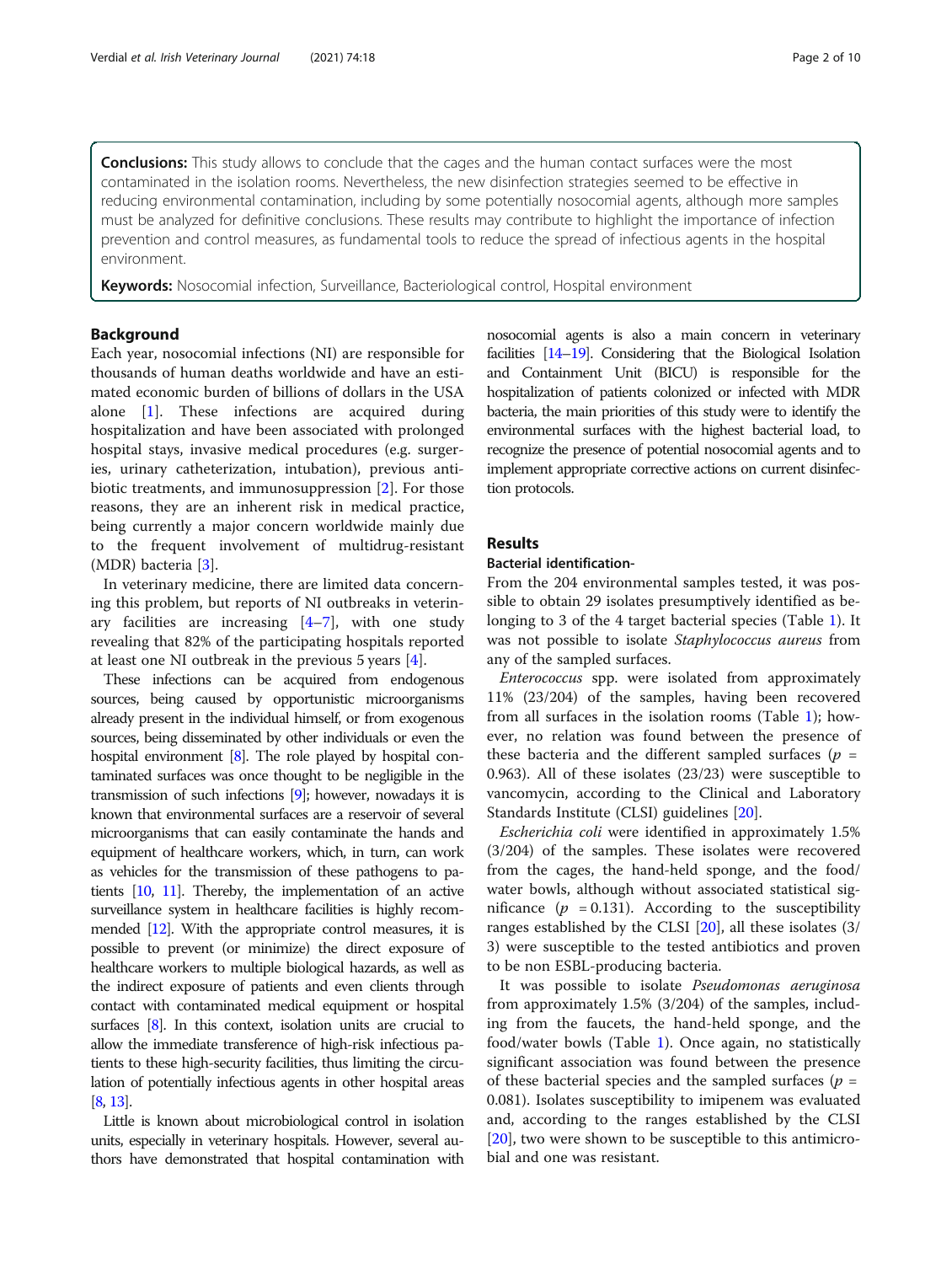| Surface sampled                    | Enterococcus spp. | E. coli      | P. aeruginosa |  |
|------------------------------------|-------------------|--------------|---------------|--|
| Doorknob ( $n = 24$ )              | 2(8.3%)           | 0            | $\mathbf{0}$  |  |
| Faucets ( $n = 24$ )               | 3 (12.5%)         | $\Omega$     | $1(4.2\%)$    |  |
| Cabinets ( $n = 24$ )              | 3 (12.5%)         | 0            | $\mathbf{0}$  |  |
| Cabinet handles $3^a$ (n = 24)     | 5(20.8%)          | $\Omega$     | $\mathbf{0}$  |  |
| Cabinet handles $2^b$ ( $n = 24$ ) | 4 (16.6%)         | 0            | $\mathbf{0}$  |  |
| Examination tables ( $n = 24$ )    | $1(4.2\%)$        | $\mathbf{0}$ | $\mathbf{0}$  |  |
| Cages $(n = 24)$                   | 4 (16.6%)         | 2(8.3%)      | $\Omega$      |  |
| Telephone $(n = 6)$                | $\circ$           | $\mathbf{0}$ | $\mathbf{0}$  |  |
| Keyboard $(n = 6)$                 | $\Omega$          | $\Omega$     | $\mathbf{0}$  |  |
| Mouse $(n = 6)$                    | $\Omega$          | 0            | $\mathbf{0}$  |  |
| Bowls $(n = 6)$                    | $\Omega$          | $\Omega$     | $1(16.6\%)$   |  |
| Countertop ( $n = 6$ )             | $\mathbf{0}$      | 0            | $\mathbf{0}$  |  |
| Hand-held sponge $(n = 6)$         | $1(16.6\%)$       | $1(16.6\%)$  | $1(16.6\%)$   |  |
| TOTAL $(n = 204)$                  | 23 (11.3%)        | $3(1.5\%)$   | 3(1.5%)       |  |

<span id="page-2-0"></span>Table 1 Distribution of isolated bacteria by the BICU sampled surfaces

<sup>a</sup> Pool of the first 3 cabinet handles

**b** Pool of the last 2 cabinet handles

# Table 2 Bacterial quantifications (CFU/ml of swab suspension) obtained from the different surfaces and rooms sampled

| Rooms                  | <b>Surfaces</b>                 | Mean                      | SD                   | Median               | Min.                 | Max.                 | p-value     |  |
|------------------------|---------------------------------|---------------------------|----------------------|----------------------|----------------------|----------------------|-------------|--|
|                        |                                 | CFU/mL of swab suspension |                      |                      |                      |                      |             |  |
| <b>ISOLATION ROOMS</b> |                                 |                           |                      |                      |                      |                      |             |  |
| C1 <sup>a</sup>        |                                 | $9.51 \times 10^{2}$      | 8.16                 | $2.25 \times 10^{2}$ | $\overline{0}$       | $8.15 \times 10^{3}$ | 0.073       |  |
| $C2^a$                 |                                 | $4.56 \times 10^{2}$      | 13.61                | $1.50 \times 10^{2}$ | $\mathbf 0$          | $3.00 \times 10^{3}$ |             |  |
| $D1^b$                 |                                 | $2.60 \times 10^{3}$      | 14.03                | $4.25 \times 10^{2}$ | $\overline{0}$       | $5.75 \times 10^{4}$ |             |  |
| $D2^b$                 |                                 | $2.46 \times 10^{3}$      | 22.14                | $1.00 \times 10^{3}$ | $\mathbf 0$          | $7.53 \times 10^{4}$ |             |  |
|                        | Examination tables              | $2.90 \times 10^{2}$      | 33.04                | $3.04 \times 10^{2}$ | $\mathbf 0$          | $5.76 \times 10^{3}$ | $0.019^{+}$ |  |
|                        | Cabinets                        | $4.42 \times 10^{2}$      | 6.09                 | $1.75 \times 10^{2}$ | $\Omega$             | $1.55 \times 10^{3}$ |             |  |
|                        | Cabinets handles 2 <sup>c</sup> | $4.73 \times 10^{2}$      | 9.83                 | $1.75 \times 10^{2}$ | $\mathbf 0$          | $3.25 \times 10^{3}$ |             |  |
|                        | Cabinets handles 3 <sup>d</sup> | $5.29 \times 10^{2}$      | 17,73                | $2.00 \times 10^{2}$ | $\mathbf 0$          | $3.25 \times 10^{3}$ |             |  |
|                        | Doorknobs                       | $9.85 \times 10^{2}$      | 16.68                | $7.33 \times 10^{2}$ | $\overline{0}$       | $1.55 \times 10^{3}$ |             |  |
|                        | Faucets                         | $1.25 \times 10^{3}$      | 3.81                 | $4.00 \times 10^{2}$ | $5.00 \times 10^{1}$ | $8.15 \times 10^{3}$ |             |  |
|                        | Cages                           | $4.74 \times 10^{3}$      | 16.73                | $1.10 \times 10^{3}$ | $\overline{0}$       | $7.53 \times 10^{4}$ |             |  |
| <b>STAFF AREA</b>      |                                 |                           |                      |                      |                      |                      |             |  |
| Work room              |                                 | $3.96 \times 10^{3}$      | 2.18                 | $2.93 \times 10^{3}$ | $1.00 \times 10^{2}$ | $1.11 \times 10^{4}$ |             |  |
|                        | Mouse                           | $2,14 \times 10^{3}$      | 3.15                 | $1,33 \times 10^{3}$ | $1.00 \times 10^{2}$ | $7.00 \times 10^{3}$ | $0.048^{+}$ |  |
|                        | Keyboard                        | $3.41 \times 10^{3}$      | 1.19                 | $2,60 \times 10^{3}$ | $1.05 \times 10^{3}$ | $6.95 \times 10^{3}$ |             |  |
|                        | Telephone                       | $6.33 \times 10^{3}$      | 0.87                 | $5,88 \times 10^{3}$ | $2.00 \times 10^{3}$ | $1.11 \times 10^{4}$ |             |  |
| Preparatory room       | $6.98 \times 10^{5}$            | $1.44 \times 10^{2}$      | $3.60 \times 10^{4}$ | $5.00 \times 10^{1}$ | $1.00 \times 10^{9}$ |                      |             |  |
|                        | Food/Water bowls                | $9.86 \times 10^{3}$      | 13.48                | $1.50 \times 10^{3}$ | $5.00 \times 10^{1}$ | $3.25 \times 10^{4}$ | $< 0.01 +$  |  |
|                        | Countertop                      | $1.18 \times 10^{5}$      | 7.37                 | $3.19 \times 10^{4}$ | $1.50 \times 10^{3}$ | $5.55 \times 10^{5}$ |             |  |
|                        | Hand-held sponge                | $2.09 \times 10^{7}$      | 5.42                 | $2.84 \times 10^{7}$ | $9.45 \times 10^{6}$ | $1.00 \times 10^{9}$ |             |  |

<sup>a</sup> Cat isolation room

**b** Dog isolation room

<sup>c</sup> Pool of the last 2 cabinet handles

<sup>d</sup> Pool of the first 3 cabinet handles

<sup>+</sup> Statistically significant differences detected between groups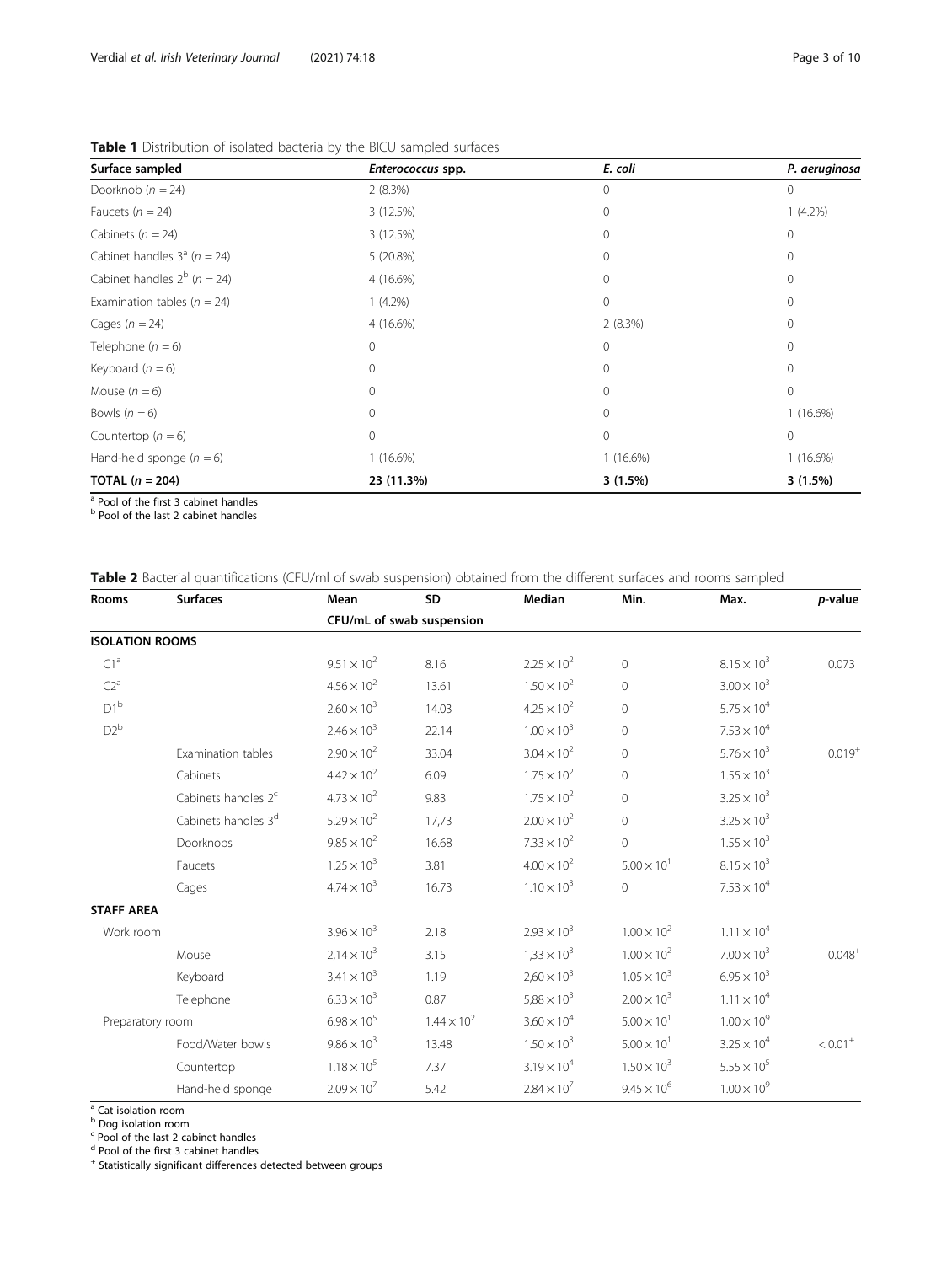### Bacterial quantification

Bacterial quantification and isolation of specific bacterial species were performed on all samples. As such, 204 environmental samples were analyzed to evaluate the bacterial load on the BICU surfaces. In the isolation rooms, the cage surfaces were the most contaminated, with a mean bacterial quantification of  $4.74 \times 10^3 \pm 16.73$  CFU/ ml of swab suspension. In contrast, the examination tables revealed to be the surfaces with the lowest bacterial counts, presenting a mean of  $2.90 \times 10^2 \pm 33.04$  CFU/ml of swab suspension. There was a statistically significant difference between the mean bacterial quantifications obtained for the different sampled surfaces from those rooms ( $p = 0.019$ ). A higher bacterial quantification was observed in the dog isolation rooms when compared to the cat isolation rooms. However, this difference was not statistically significant ( $p = 0.073$ ) (Table [2](#page-2-0)).

In the staff's area, the analysis of variance revealed a statistically significant difference between the mean bacterial counts obtained on the different sampled surfaces, both in the work room ( $p = 0.048$ ) and in the preparatory room ( $p < 0.01$ ). In the work room, the most contaminated surface was the telephone, presenting a mean of  $6.33 \times 10^3 \pm 0.87$  CFU/ml of swab suspension. In the preparatory room, it was the hand-held sponge, with a mean bacterial quantification of  $2.09 \times 10^7 \pm 5.42$  CFU/ ml of swab suspension. The comparison between the different rooms (work and preparatory rooms) also revealed a statistically significant difference ( $p < 0.01$ ), with the preparatory being the most contaminated location (Table [2\)](#page-2-0).

The new disinfection methods were applied to all surfaces and rooms of the isolation unit. However, only the surfaces previously identified as the most contaminated were selected for further analysis, namely the cages, the telephone, and the hand-held sponge from the isolation, work, and preparatory rooms, respectively.

After the implementation of the new disinfection protocols, bacterial load of the cage's surfaces presented a log reduction of  $3.68 \log_{10}$ ; in the hand-held sponge, a logarithmic reduction of 7.32  $log_{10}$  was observed; and the telephone surface presented a logarithmic reduction in its bacterial load of  $1.41 \log_{10}$ (Fig. 1). Statistical analysis using ANOVA test with repeated measures showed that the difference between the bacterial counts obtained before and after implementation of the new protocol on each surface was statistically significant (*p*-value  $< 0.05$ ).

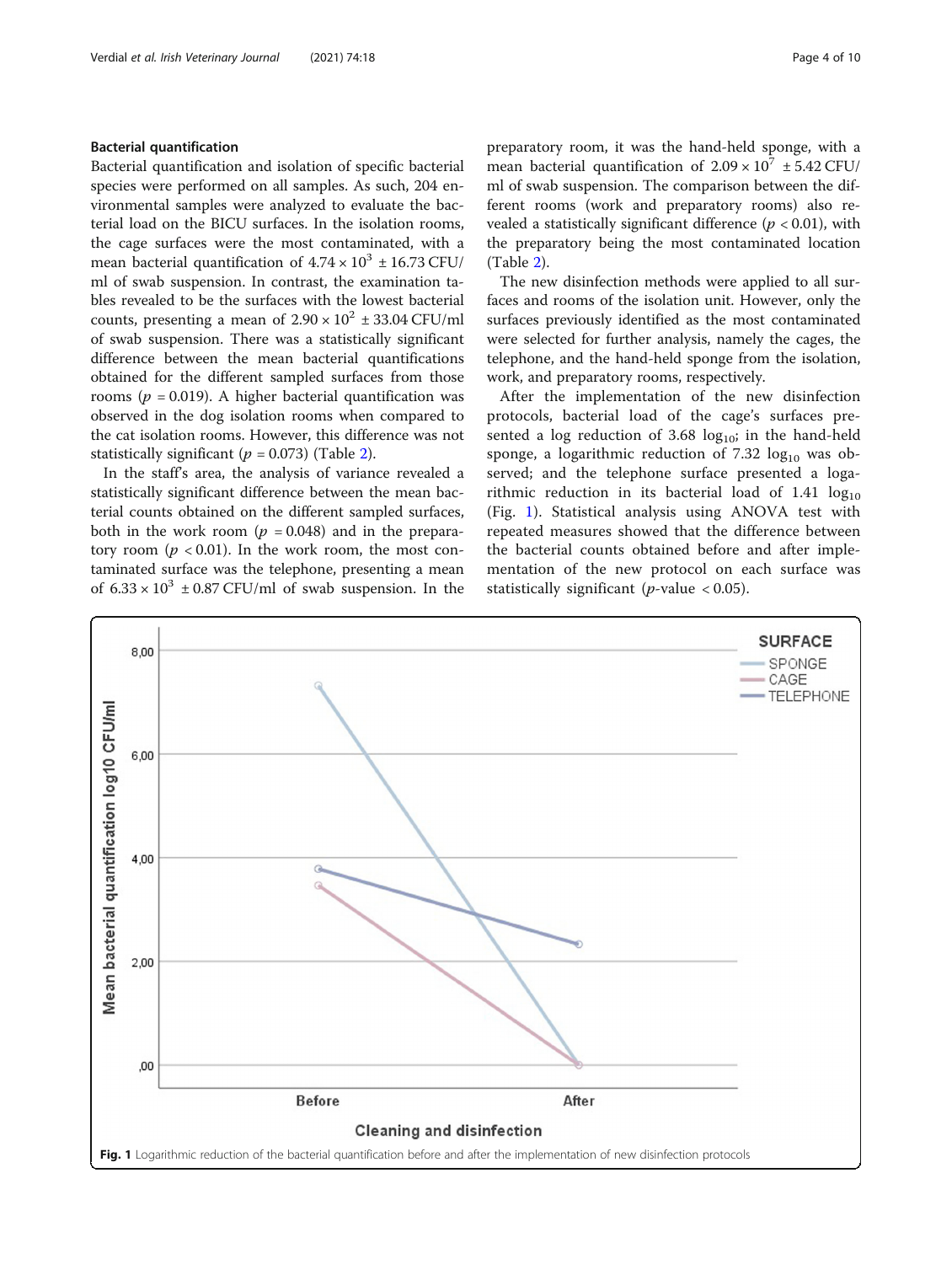# **Discussion**

Hospital surfaces and medical equipment play an important role as reservoirs of nosocomial agents, allowing their dissemination  $[21]$  $[21]$ . For that reason, one of the main aims of this prospective study was to identify which potentially pathogenic microorganisms were present at BICU. Some bacterial species associated with nosocomial infections were isolated from selected surfaces, namely Enterococcus spp., E. coli, and P. aeruginosa. S. aureus was not recovered from any of the samples taken, even from human contact surfaces, where their presence would be expected. The prevalence of S. aureus, including methicillin-resistant S. aureus (MRSA) in veterinary hospital settings was already described by several authors [\[15](#page-8-0), [17](#page-8-0), [18](#page-8-0), [22](#page-8-0), [23\]](#page-8-0); Nevertheless, numerous factors may justify the different prevalence's found between studies, including the present one, such as differences in study designs and methodology applied; the type of animal species admitted to the hospital; and the presence of colonized and/or infected patients or staff (which is the main reason associated with environmental contamination by this microorganism) [\[22](#page-8-0)]. The fact that different clinics/hospitals have different cleaning and disinfecting protocols is also relevant, as these differences may have a considerable impact in terms of environmental contamination [\[24](#page-8-0)].

Of the four microorganisms surveyed in this study, Enterococcus spp. were the most frequently recovered. With a prevalence of 11.3%, these bacterial agents were isolated from all surfaces sampled in the isolation rooms, having been mostly associated with cabinet handles and cages. Although preliminary and without statistical significance, these results are still relevant. Firstly, Enterococcus spp., being part of the animal's intestinal microbiota, are usually eliminated through feces [\[25](#page-8-0), [26](#page-9-0)]. Since the cages are constantly contaminated with animal excretions, the presence of these isolates in such areas is not surprising, as already described [[19\]](#page-8-0). On another hand, its recovery from human contact surfaces should not have occurred. Due to the scope and design of this study, it was not possible to determine the source of these isolates, nor to determine whether there is an association between them. However, the fact that these bacteria were recovered from all surfaces of the isolation rooms, including those of exclusively human contact, suggests that clinician's hands/gloves act as vehicles for a wide microbes dissemination, as already been reported by several authors [[10,](#page-8-0) [27](#page-9-0)–[29\]](#page-9-0). At BICU all employees who enter the isolation rooms must be properly equipped with personal protective equipment (PPE) and must comply with all established standard operating procedures (SOP). Thus, in this case, the use of protective barriers, such as gloves, may sometimes offer a false sense of protection to users, as advocated by other studies [\[30](#page-9-0), [31](#page-9-0)], suggesting that their simple use is not enough to prevent the spread of microorganisms within the facilities.

E. coli was isolated from cages and the hand-held sponge, which was expected due to the frequent fecal contamination of these surfaces. However, the prevalence of this bacteria in BICU was relatively low (1.5%), compared to other studies [[14](#page-8-0), [32](#page-9-0)], revealing that the disinfection protocols established in BICU were effective at eliminating environmental contamination by Enterobacteriaceae.

In this work, the presence of P. aeruginosa was detected in 1.5% of the samples analyzed. The three positive isolates were obtained from swab samples taken from the feeding bowls and the hand-held sponge, located in the preparatory zone, and from a faucet located in an isolation room. This bacterial agent is known for colonizing water systems in hospitals [\[33](#page-9-0)–[39\]](#page-9-0), having been associated with the contamination of medical equipment and the hands of healthcare workers during washing procedures [[34](#page-9-0)–[37](#page-9-0), [39](#page-9-0)]. Even so, although positive surfaces from this study are all associated with a water source, the possibility of occasional contamination from a patient colonized/infected by this bacterial agent cannot be ruled out, since no statistical relevance was found between its presence and the sampled surfaces. Out of the three positive isolates, the one recovered from the food/water bowls was resistant to imipenem. Being the carbapenems a class of antibiotics reserved for treating complicated infections caused by MDR bacteria, makes the emergence of resistance to these molecules of great concern (DGS 2017b). In this context, it would be interesting to carry out new laboratory tests on this isolate to confirm its resistance profile and evaluate its eventual carbapenemase enzyme production.

The frequent isolation of the same type of microorganisms from different hospital surfaces can be associated with two main situations: their constant reintroduction in these environments or failures in the cleaning and disinfection protocols applied, allowing the maintenance and survival of these agents for long periods in the environment [\[40,](#page-9-0) [41\]](#page-9-0). To conclude whether these surfaces are in fact reservoirs of the bacterial agents identified, it would be necessary to evaluate a larger sample size.

Regarding bacterial quantification, the present study showed that, in the BICU, it was the staff's area that revealed the highest levels of contamination, when compared to the isolation rooms. Although, to the authors' knowledge, there are no other similar studies carried out in isolation units in the veterinary context, results can be explained by the fact that contact precautions and cleaning and disinfection protocols are most thoroughly performed at isolation rooms, since these are where infectious patients are hospitalized. Also, these controlled environments operate in a negative pressure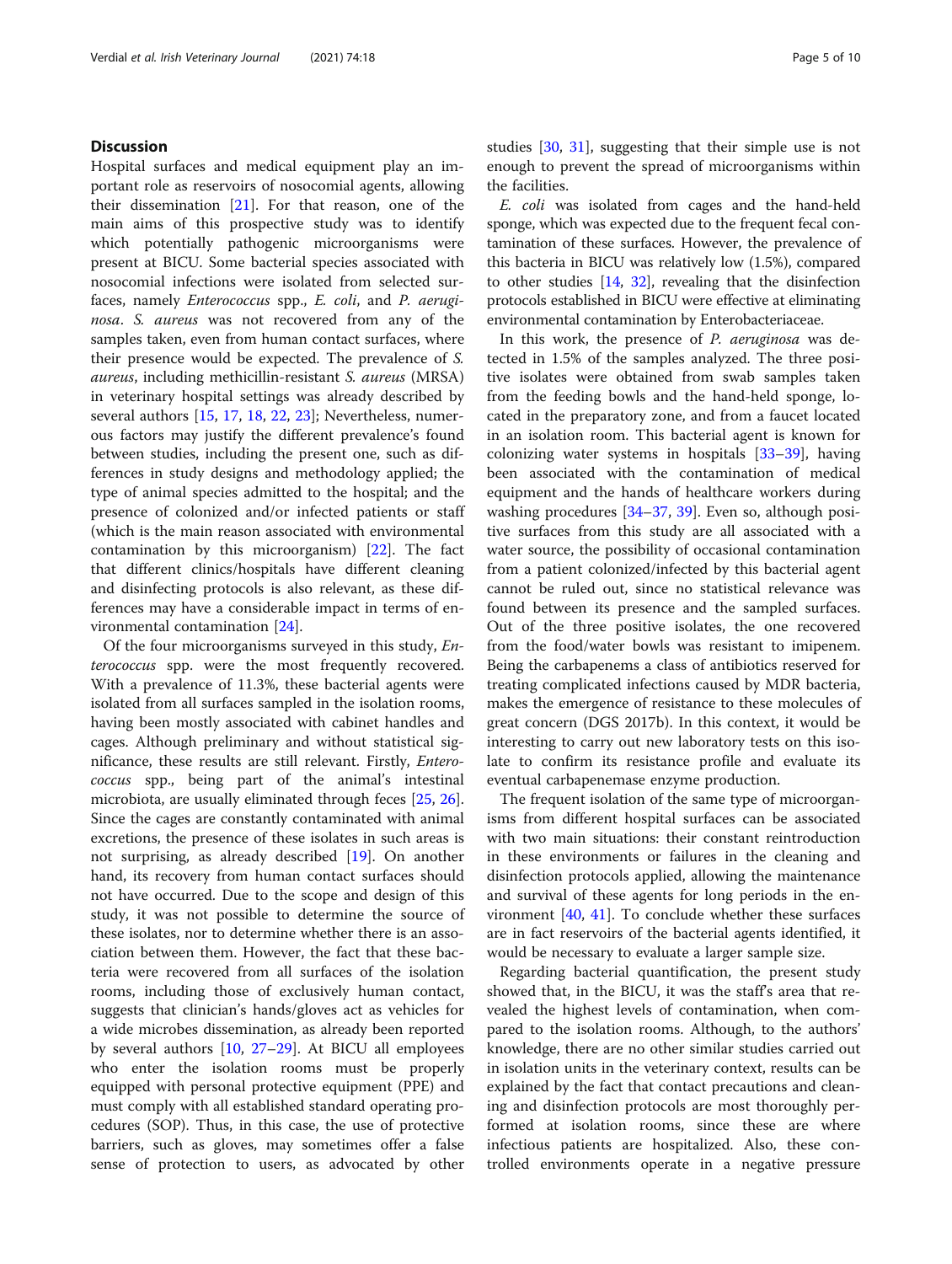system and with individualized HEPA air filters. Strict SOP are applied, including the mandatory use of PPE for anyone entering these rooms, and the disinfection of all surfaces which contacted, directly or indirectly, with patients is also obligatory [\[42\]](#page-9-0).

Regarding the isolation rooms, the cages were the surfaces that showed a higher bacterial quantification. This result was expected since these large surfaces present the highest levels of dirt and contamination with all types of animal secretions, which represents a greater challenge in terms of cleaning and disinfection. In other studies carried out in veterinary hospitals, cages have also been identified as one of the most contaminated [[17,](#page-8-0) [43\]](#page-9-0).

At BICU, when a patient is examined, all surfaces and equipment used must be thoroughly cleaned and disinfected afterward. Therefore, the examination tables and the top of the cabinets, used for medical equipment storage, are the surfaces that are most frequently disinfected throughout the day. This fact may explain our results since these two surfaces had the lowest mean bacterial counts. On another end, the faucets, and handles, especially the doorknobs, presented significant bacterial counts. These surfaces are manipulated exclusively by humans and are considered by several authors as important reservoirs of various infectious agents in veterinary hospital environments [\[15](#page-8-0), [18](#page-8-0), [22,](#page-8-0) [40\]](#page-9-0).

The preparatory room had the highest bacterial counts of all the analyzed rooms, possibly because it is a transition area between the isolation rooms and the rest of the facilities. This is where the dishes and other materials coming from the isolation rooms are washed and disinfected and where food preparation for patients is carried out; and, therefore, where the levels of organic matter and humidity are higher. In this room, the hand-held sponge was the most contaminated surface. This is an expected result given the porous nature of the object, which allows for easy retention of water and organic matter, thus gathering the ideal conditions for bacteria multiplication [[44\]](#page-9-0).

Of the 3 selected surfaces analyzed in the work room, the telephone had the highest bacterial quantification. This object had already been signalized by other studies as commonly contaminated by nosocomial agents [\[45](#page-9-0)]. Nevertheless, both the computer mouse and the keyboard also revealed considerable bacterial counts, probably because these devices are frequently used by several people throughout the day. Additionally, their cleaning and disinfection process is hampered by their very irregular and intricate structure [\[46,](#page-9-0) [47\]](#page-9-0).

There are multiple possibilities regarding the approach to infection prevention and control programs in a hospital environment, with each institution being responsible for choosing and implementing measures that best adapt to its needs. Equally important is the development and mobilization of efforts to monitor the effectiveness of the actions taken, to enable the easy and quick optimization of established protocols (if so indicated), guaranteeing the best safety conditions for all who visit the facilities [[13\]](#page-8-0). Despite the increasing relevance of nosocomial infections, the ideal cleaning and disinfecting method for controlling these infectious agents is still not known. Several authors have evaluated the effectiveness of different procedures and products in reducing the bacteria load of different hospital surfaces, having obtained, in general, very positive results [\[43](#page-9-0), [45](#page-9-0), [48](#page-9-0)–[53](#page-9-0)]. Interestingly, although several protocols proved to be quite effective, in practice most institutions continue to reveal difficulties in this area, suggesting that probably other factors, such as the correct compliance to the planned measures, have a strong impact on the final results [\[29](#page-9-0), [30](#page-9-0), [48](#page-9-0), [54\]](#page-9-0).

With the implementation of the bacteriological control plan performed in this study, it was possible to identify flaws in the disinfection protocols previously applied in the BICU, namely the fact that a much higher disinfectant dilution was used compared to the product manufacturer's recommendations. Those recommendations must always be followed to ensure the product's optimal efficacy. As so, the concentration of the biocide was increased as recommended, and in addition, new time points were included in the environmental surfaces cleaning and disinfection daily schedule. These new disinfection strategies have been applied to all surfaces and rooms of the isolation unit, however, only the surfaces previously identified as the most contaminated were selected for further bacteriological analysis. Positive results were obtained, and statistically significant logarithmic reductions of 3.68  $log_{10}$ , 7.32  $log_{10}$ , and 1.41  $log_{10}$  were observed for the cages, hand-held sponge, and telephone, respectively. Percentage wise, the total bacterial load reduction was approximately 100% for the cages and the hand-held sponge (99.9%) and 90 to 99% for the telephone. As such, this preliminary evaluation showed that the new disinfection strategies implemented at BICU seemed to be effective in reducing environmental contamination, including by some potentially nosocomial agents, although a wider sample size must be analyzed for definitive conclusions.

# Conclusions

This study showed that in BICU isolation rooms, cages and human contact surfaces had the highest bacterial contamination. Outside these rooms, the preparatory zone was the one that showed the most worrying results, in terms of total aerobic bacterial load and detection of a P. aeruginosa isolate resistant to imipenem in the feeding bowls. However, no other bacteria signaled in this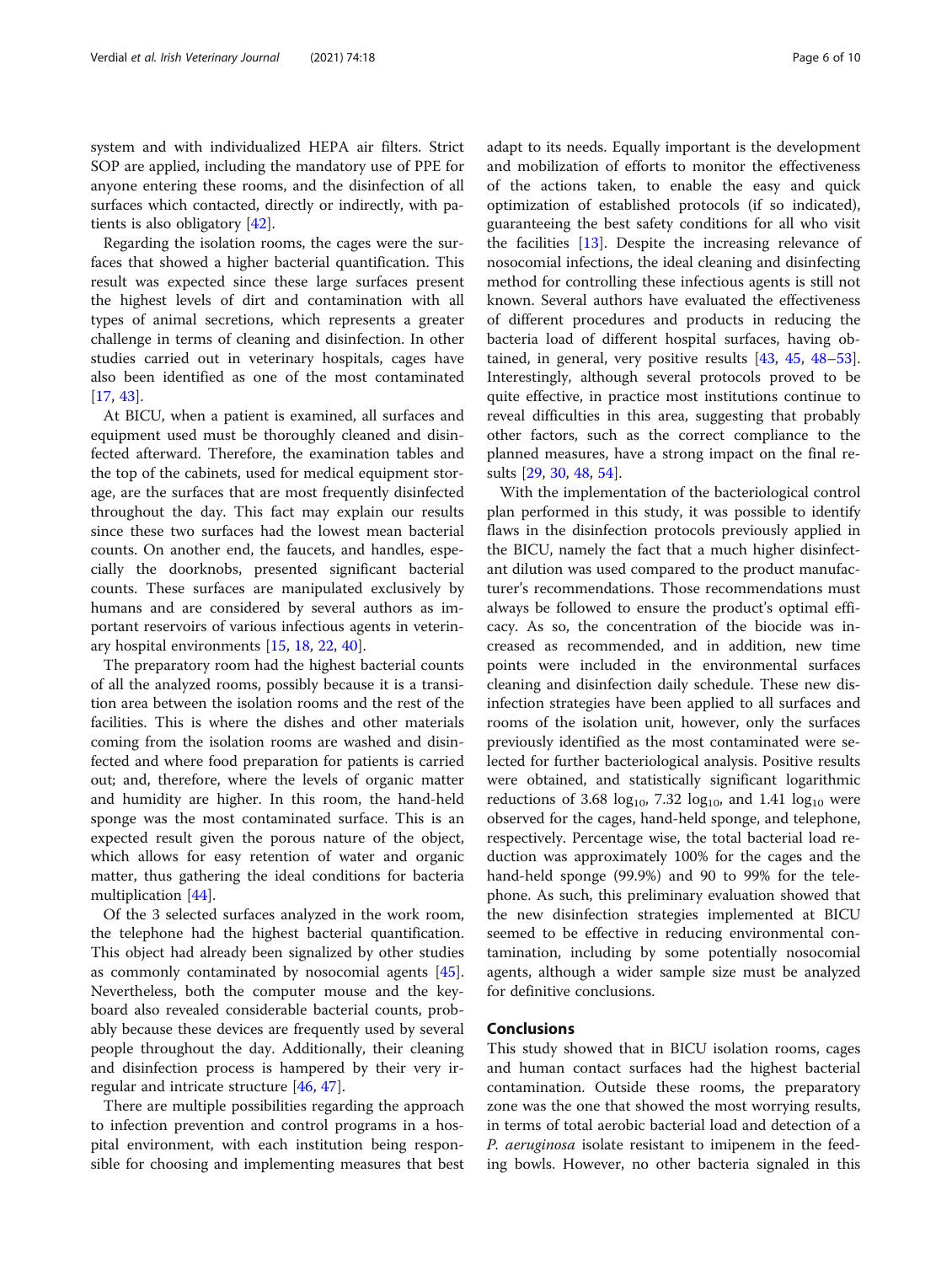environmental surveillance program were found, namely MRSA, VRE, and 3rd-generation cephalosporin-resistant E. coli. Results led to the immediate implementation of new disinfection protocols that reduced the total bacterial load and eliminated the target bacterial species from the analyzed surfaces.

With this study, it is possible to observe that bacteriological surveillance programs in hospital environments appear to be useful tools for monitoring surface contamination levels and, eventually, identifying potential sources of infection and/or breaches in the established disinfection protocols. In this way, it is possible to easily and quickly implement corrective actions that may be fundamental to preventing future infections. Even so, the levels of bacterial contamination at BICU were consistently lower than those observed in other studies carried out in several departments of veterinary hospitals, other than isolation. These results, although preliminary, may contribute to highlight the importance of infection prevention and control measures, as fundamental for reducing the spread of infectious agents in the hospital environment and, consequently, for increasing the quality and safety of the service provided. Continuous development of scientific research on this subject is urgent, especially in veterinary medicine, where the available data on nosocomial infections are still very scarce.

#### Methods

#### Description of the isolation unit

The Teaching Hospital (TH) of the Faculty of Veterinary Medicine of the University of Lisbon (FMV-ULisbon) includes an isolation unit for the hospitalization of dogs and cats with confirmation (or clinical suspicion awaiting diagnosis) of infectious diseases [\[42](#page-9-0)]. The Biological Isolation and Containment Unit (BICU) is located in a separate building from the rest of the TH, and, in these facilities, each isolation room works with negative differential pressure, HEPA air filters, video surveillance system, and specific SOP. These include contact precautions, such as the use of PPE, promotion of hand hygiene, and application of rigorous disinfection protocols of medical equipment and environmental surfaces [\[42\]](#page-9-0).

The BICU comprises four isolation rooms, two for dogs and two for cats, all with the same type of equipment and layout; a work room with a computer for internet access and patient clinical records; a preparatory area for washing and disinfecting materials coming from the isolation rooms, and with access to the unit's storeroom; and an anteroom used for the entry and exit of animals from the facilities and follow-up and/or reference appointments.

#### Sampling procedures

For this study, swab samples were collected from several surfaces in different areas of the BICU (isolation, work, and preparatory rooms) in a total of 426 environmental samples (204 for bacterial identification, 204 for bacterial quantification, and 18 for evaluating the effectiveness of the new disinfecting protocol) (Table 3). Surfaces were selected for sampling after a careful observation of the procedures performed at the different areas of BICU for a week, allowing to select the ones more exposed to bacteria contamination and cross-dissemination.

Sampling days were chosen randomly, with at least two-week intervals, in a total of 6 sampling days per room for tasks 1 and 2 (bacterial quantification and identification) and of 3 sampling days per room for task 3 (evaluation of the new disinfecting protocols). Both sampling days and hours were scheduled randomly in order to create unpredictability and thus eliminate potential bias.

Samples were collected using disposable cotton-tip swabs soaked in a sterile saline solution (NaCl 0.9%). For larger surfaces, such as the cabinets, examination tables, cages, and countertop, an area of 10x10cm was delimited with the aid of a sterile tool. Swabs were placed in 1 ml of sterile saline solution and taken immediately for

Table 3 Description of the surfaces sampled in different areas of the BICU for microbiological analysis

| Sampling areas         | <b>Surfaces</b>               | Number of samples (n=) |
|------------------------|-------------------------------|------------------------|
| <b>ISOLATION ROOMS</b> |                               |                        |
| C1 <sup>a</sup>        |                               | 87                     |
| $C2^a$                 |                               | 87                     |
| $D1^b$                 |                               | 87                     |
| $D2^b$                 |                               | 87                     |
|                        | Doorknobs                     | 48                     |
|                        | Faucets                       | 48                     |
|                        | Cabinets                      | 48                     |
|                        | Cabinet handles <sup>c</sup>  | 96                     |
|                        | Examination tables            | 48                     |
|                        | Cages                         | 60                     |
| <b>STAFF AREA</b>      |                               |                        |
| Work room              |                               | 39                     |
|                        | Keyboard                      | 12                     |
|                        | Mouse                         | 12                     |
|                        | Telephone                     | 15                     |
| Preparatory            |                               | 39                     |
|                        | Food/water bowls <sup>d</sup> | 12                     |
|                        | Countertop                    | 12                     |
|                        | Hand-held sponge              | 15                     |

<sup>a</sup> Cat isolation room

**b** Dog isolation room

<sup>d</sup> Samples taken as a pool of 3 bowls

<sup>c</sup> Divided into two separate samples, one representing a pool of the first three handles and other a pool of the last two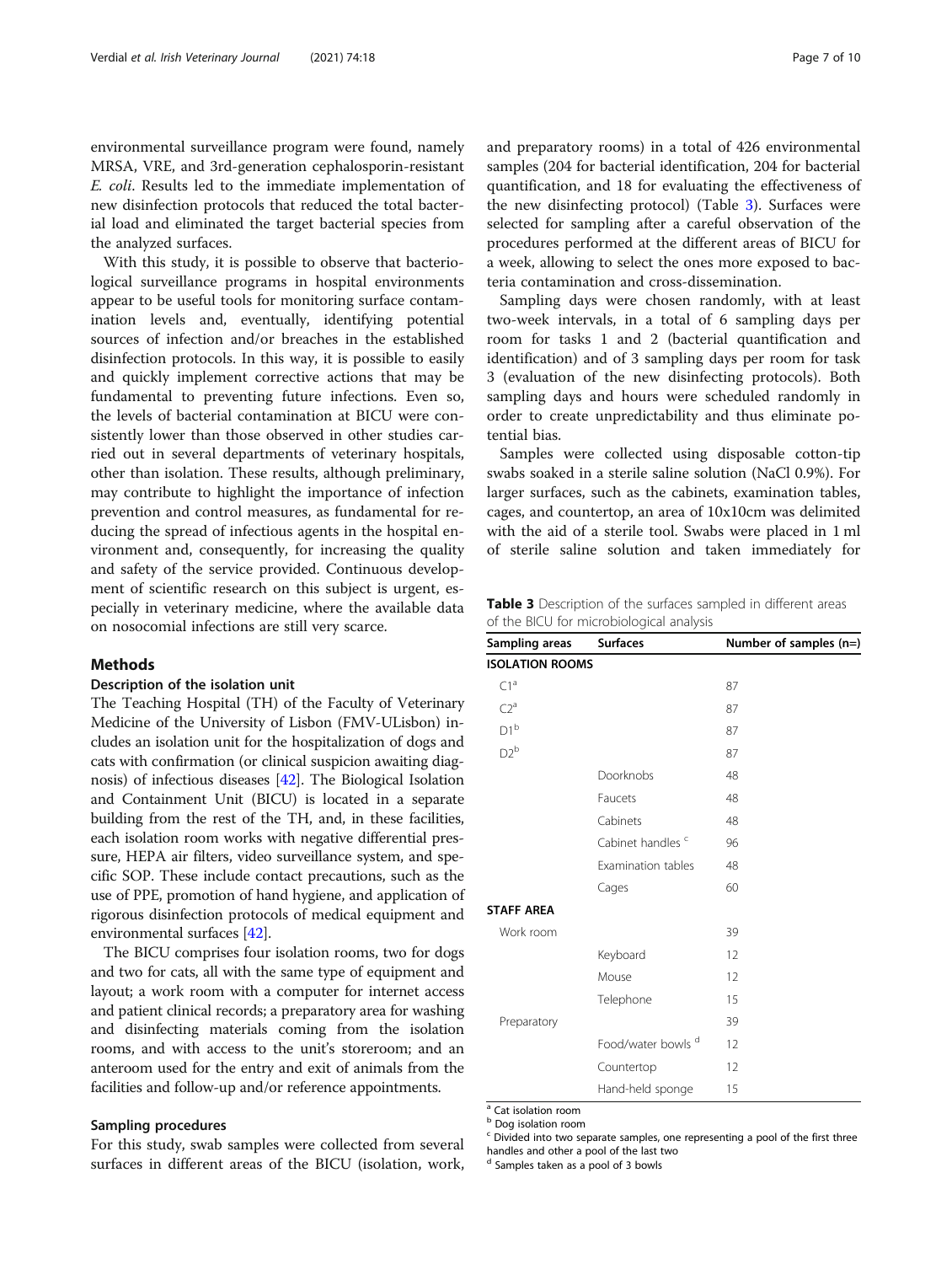bacteriological analysis at the Laboratory of Microbiology and Immunology of FMV-ULisbon.

#### Determination of the bacterial load of selected surfaces

For determining the bacterial load of selected surfaces, a total of 204 samples were analyzed. Swab sample suspensions in saline solution were homogenized and serial diluted from  $10^{-1}$  to  $10^{-3}$ , apart from those originating from the hand-held sponge. This object is used to remove the organic matter and other debris from the food/water bowls before its disinfection process. As so, due to the expected high bacterial load, those suspensions were diluted up to 10<sup>-7</sup>. From each dilution, including the original suspension, 100 μL were inoculated on a nonspecific enrichment culture medium, Brain Heart Infusion agar (BHI – Oxoid® ref. CM1136) and incubated at 37 °C for 48 h. Bacterial quantification was performed by determining the colony-forming units per milliliter of swab suspension (CFU/ml swab suspension) at 24 h and 48 h.

## Isolation of bacterial species associated with nosocomial infections

A total of 204 BICU surface samples were analyzed for the presence of nosocomial species. Swab sample suspensions in saline solution were homogenized and serial diluted from  $10^{-1}$  to  $10^{-2}$ , apart from those originating from the hand-held sponge which were diluted up to 10<sup>-6</sup>. Next, 100 μL from each suspension, including the original suspension and the dilutions, were inoculated on Slanetz & Bartley agar (S&B - Scharlau® ref.01–579- 500), MacConkey agar (MCK- Oxoid® ref.CM0115) and Mannitol Salt agar (MSA- Scharlau® ref.01–116-500) and incubated at 37 °C for 48 h. After incubation, the colonies with macroscopic characteristics compatible with the target species were quantified and inoculated on Columbia agar medium (COS - Biomérieux® ref. 43,041– Blood Agar culture media  $+5\%$  sheep blood) to be further characterized. Isolates that originated yellow colonies on MSA, characterized as Gram-positive cocci, catalase-positive, mannitol fermenters, and coagulasepositive were presumptively identified as S. aureus. Pink colonies on S&B agar, characterized as Gram-positive cocci, catalase-negative, and with aesculin hydrolysis on Edward's agar were presumptively identified as Enterococcus spp. Large pale lactose negative colonies on MCK agar, characterized as Gram-negative bacilli and oxidasepositive were presumptively identified as P. aeruginosa. Finally, pink lactose positive colonies on MCK agar, characterized as Gram-negative bacilli, oxidase-negative, and indole and motility positive, Voges-Proskauer and citrate negative on IMViC test, were presumptively identified as E. coli.

The susceptibility profile of the isolates presumptively identified as belonging to the target species to selected antimicrobials was characterized using the Kirby-Bauer disc diffusion method, following Clinical and Laboratory Standards Institute protocols [\[20](#page-8-0)]. Thus, enterococci susceptibility to vancomycin  $(30 \mu g)$  and P. aeruginosa isolates susceptibility to imipenem  $(10 \mu g)$  were determined, while the phenotypic production of ESBL by the E. coli isolates was evaluated using cefotaxime  $(30 \mu g)$ , amoxicillin + clavulanic acid  $(20/10 \,\mu$ g), and ceftazidime (30 μg). All antibiotic disks were purchased from Oxoid®.

#### Implementation of new surface disinfection protocols

BICU surface disinfection protocols were optimized and their application to the surfaces with higher bacterial counts (one from each sampling area of the BICU – isolation, work, and preparatory rooms) was evaluated.

Before this study, surface disinfection was performed by using a very diluted (unknown) concentration of the disinfectant Virkon®S applied to all surfaces after direct or indirect contact with patients. The new disinfection protocols considered 2 key points: an increase in the frequency of surface disinfection procedures, carried out every morning before the daily work routine started, and after every usage or contact with patients; and an increase in the concentration and frequency of preparation of the disinfectant used on the facilities (Virkon® S). The disinfectant solution was made every week at a dilution of 1:100 since according to the manufacturer's recommendations a 1% solution is expected to have an effective biocidal action during 5–7 days [\[55](#page-9-0)].

After the implementation of the new protocols, only the most contaminated surface of each room was selected to be reevaluated, namely the cages, hand-held sponge, and the telephone; even so, every surface and room of the BICU has undergone changes in their disinfecting protocols. At this stage, samples were taken according to the same protocol as previously described. Samples were taken 15 days apart, making a total of 3 sampling days per room.

#### Data analysis

Statistical analysis was performed using the IBM SPSS® Statistics 26 program.

For statistical purposes, microbial quantifications were converted to base 10 logarithms, using the formula  $log_{10}$  $(CFU/mL + 1)$ , allowing to include all null quantifications in the analysis.

The analysis of variance of the bacterial load of selected surfaces was performed using one-way ANOVA, while the variance between results from the different disinfection protocols was evaluated using ANOVA with repeated measures. Fisher's exact test was performed to evaluate the association between the presence of the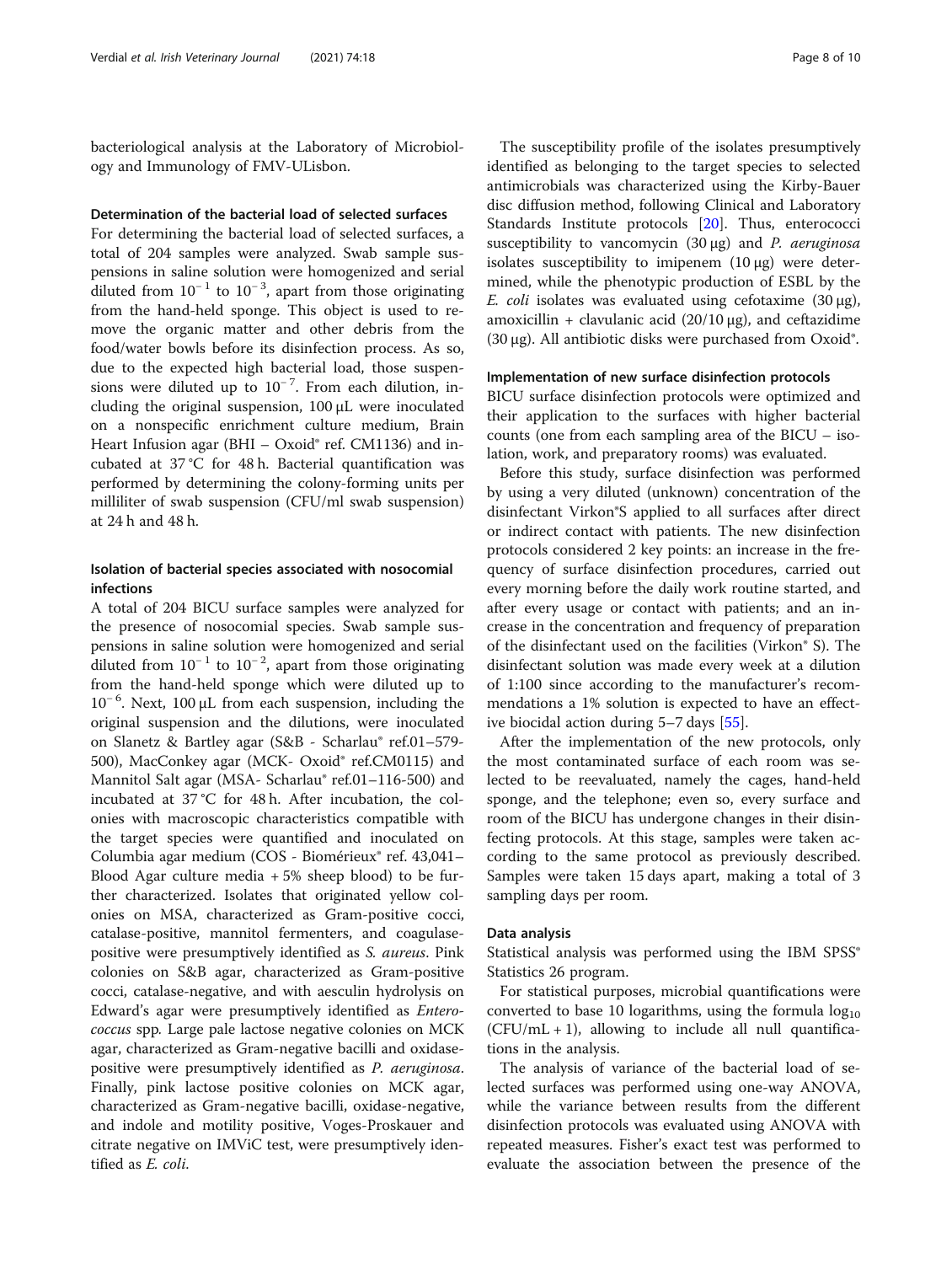<span id="page-8-0"></span>different microorganisms identified and the environmental surfaces. Statistical significance was determined at the cut-off value of 0,05 ( $p < 0.05$ ).

#### Abbreviations

NI: Nosocomial Infections; TH: Teaching Hospital; FMV-ULisbon: Faculty of Veterinary Medicine of University of Lisbon; BICU: Biological and Isolation Containment Unit; SOP: Standard Operating Procedures; PPE: Personal Protective Equipment; HEPA: High Efficiency Particulate Air; MDR: Multidrugresistant; CLSI: Clinical & Laboratory Standards Institute; BHI: Brain Heart Infusion; MSA: Mannitol Salt Agar; S&B: Slanetz & Bartley; MCK: MacConkey; MRSA: Methicillin-resistant S. aureus; VRE: Vancomycin- resistant Enterococcus; ESBL: Extended-spectrum beta-lactamase; CFU: Colony Forming Units

#### Acknowledgements

The authors want to thank to FCT and the CIISA - Centre for Interdisciplinary Research in Animal Health, Faculty of Veterinary Medicine, University of Lisbon, Portugal, for supporting this work.

#### Authors' contributions

CV performed the experiments and analyzed the data. CC helped to perform the experiments. LT, VA, and IM contributed to the analysis and interpretation of data. SG and MO conceived the study and participated in its coordination, helped to draft the manuscript, and supervised throughout. All authors read and approved the final manuscript.

#### Funding

This work was supported by FCT - Fundação para a Ciência e Tecnologia IP, grant UIDB/00276/2020, CIISA - Centre for Interdisciplinary Research in Animal Health, Faculty of Veterinary Medicine, University of Lisbon, Portugal. The funding bodies had no role in the design of the study or collection, analysis, and interpretation of data or in writing the manuscript.

#### Availability of data and materials

The datasets used and/or analyzed during the current study are available from the corresponding author on reasonable request.

#### **Declarations**

Ethics approval and consent to participate Not Applicable.

#### Consent for publication

Not Applicable.

#### Competing interests

The authors declare that they have no competing interests.

#### Author details

<sup>1</sup> Faculty of Veterinary Medicine, University of Lisbon, Av. Universidade Técnica, 1300-477 Lisbon, Portugal. <sup>2</sup>CIISA - Centre for Interdisciplinary Research in Animal Health, Faculty of Veterinary Medicine, University of Lisbon, Av. Universidade Técnica, 1300-477 Lisbon, Portugal. <sup>3</sup>Veterinary Teaching Hospital, Faculty of Veterinary Medicine, University of Lisbon, Av. Universidade Técnica, 1300-477 Lisbon, Portugal.

#### Received: 30 March 2021 Accepted: 15 June 2021 Published online: 28 June 2021

#### References

- 1. Scott RD. The direct medical costs of healthcare-associated infection in U.S. hospitals and the benefits of prevention. Division of Healthcare Quality Promotion, Centers for Disease Control and Prevention: Atlanta; 2009.
- 2. [WHO] World Health Organization. Healthcare-associated infections. Fact Sheet. 2011 [cited 2019 Apr 10]. Available from: [http://www.who.int/gpsc/](http://www.who.int/gpsc/country_work/gpsc_ccisc_fact_sheet_en.pdf) [country\\_work/gpsc\\_ccisc\\_fact\\_sheet\\_en.pdf](http://www.who.int/gpsc/country_work/gpsc_ccisc_fact_sheet_en.pdf)
- Stull JW, Weese JS. Hospital-associated infections in small animal practice. Vet Clin North Am Small Anim Pract. 2015;45(2):217–33.
- Benedict KM, Morley PS, Van Metre DC. Characteristics of biosecurity and infection control programs at veterinary teaching hospitals. J Am Vet Med Assoc. 2008;233(5):767–73.
- 5. Ogeer-Gyles J, Mathews K, Weese JS, Prescott JF, Boerlin P. Evaluation of catheter-associated urinary tract infections and multi–drug-resistant Escherichia coli isolates from the urine of dogs with indwelling urinary catheters. J Am Vet Med Assoc. 2006;229(10):1584–90.
- 6. Weese J, Dick H, Willey B, McGeer A, Kreiswirth B, Innis B, et al. Suspected transmission of methicillin-resistant Staphylococcus aureus between domestic pets and humans in veterinary clinics and in the household. Vet Microbiol. 2006;115(1–3):148–55.
- 7. Weese JS, Faires M, Rousseau J, Bersenas AME, Mathews KA. Cluster of methicillin-resistant Staphylococcus aureus colonization in a small animal intensive care unit. J Am Vet Med Assoc. 2007;231(9):1361–4.
- 8. Greene CE, Weese JS, Calpin JP. Environmental factors in infectious disease. In: Greene CE, editor. Infectious diseases of the dog and cat. 4th ed. St. Louis: Elsevier Saunders; 2012. p. 1078–100.
- Maki DG, Alvarado CJ, Hassemer CA, Zilz MA. Relation of the inanimate hospital environment to endemic nosocomial infection. N Engl J Med. 1982; 307(25):1562–6.
- 10. Otter JA, Yezli S, French GL. The role played by contaminated surfaces in the transmission of nosocomial pathogens. Infect Control Hosp Epidemiol. 2011;32(7):687–99.
- 11. Morgan DJ, Rogawski E, Thom KA, Johnson JK, Perencevich EN, Shardell M, et al. Transfer of multidrug-resistant bacteria to healthcare workers' gloves and gowns after patient contact increases with environmental contamination. Crit Care Med. 2012;40(4):1045–51.
- 12. [CDC] Centers for Disease Control and Prevention. Options for Evaluating Environmental Cleaning . CDC Centers for Disease Control and Prevention. 2010 [cited 2019 Dec 10]. Available from: [https://www.cdc.gov/hai/pdfs/](https://www.cdc.gov/hai/pdfs/toolkits/Environ-Cleaning-Eval-Toolkit12-2-2010.pdf) [toolkits/Environ-Cleaning-Eval-Toolkit12-2-2010.pdf](https://www.cdc.gov/hai/pdfs/toolkits/Environ-Cleaning-Eval-Toolkit12-2-2010.pdf)
- 13. Stull JW, Bjorvik E, Bub J, Dvorak G, Petersen C, Troyer HL. 2018 AAHA infection control, prevention, and biosecurity guidelines. J Am Anim Hosp Assoc. 2018;54(6):297–326.
- 14. Murphy CP, Reid-Smith RJ, Boerlin P, Weese JS, Prescott JF, Janecko N, et al. Escherichia coli and selected veterinary and zoonotic pathogens isolated from environmental sites in companion animal veterinary hospitals in southern Ontario. Can Vet J. 2010;51(9):963–72.
- 15. Hoet AE, Johnson A, Nava-Hoet RC, Bateman S, Hillier A, Dyce J, et al. Environmental methicillin-resistant Staphylococcus aureus in a veterinary teaching hospital during a nonoutbreak period. Vector-Borne Zoonotic Dis. 2011;11(6):609–15.
- 16. Burgess BA, Morley PS, Hyatt DR. Environmental surveillance for Salmonella enterica in a veterinary teaching hospital. J Am Vet Med Assoc. 2004;225(9): 1344–8.
- 17. Rojas I, Barquero-Calvo E, van Balen JC, Rojas N, Muñoz-Vargas L, Hoet AE. High prevalence of multidrug-resistant community-acquired methicillinresistant Staphylococcus aureus at the largest veterinary teaching Hospital in Costa Rica. Vector-Borne Zoonotic Dis. 2017;17(9):645–53.
- 18. Loeffler A, Boag AK, Sung J, Lindsay JA, Guardabassi L, Dalsgaard A, et al. Prevalence of methicillin-resistant Staphylococcus aureus among staff and pets in a small animal referral hospital in the UK. J Antimicrob Chemother. 2005;56(4):692–7.
- 19. Hamilton E, Kaneene JB, May KJ, Kruger JM, Schall W, Beal MW, et al. Prevalence and antimicrobial resistance of Enterococcus spp and Staphylococcus spp isolated from surfaces in a veterinary teaching hospital. J Am Vet Med Assoc. 2012;240(12):1463–73.
- 20. CLSI. Clinical Laboratory Standards Institute. Performance standards for antimicrobial disk and dilution susceptibility tests for bacteria isolated from animals; approved standard. 4th ed. Vols. 33. Wayne: Clinical Laboratory Standards Institute; 2013.
- 21. Boyce JM. Environmental contamination makes an important contribution to hospital infection. J Hosp Infect. 2007;65:50–4.
- 22. Weese JS, DaCosta T, Button L, Goth K, Ethier M, Boehnke K. Isolation of methicillin-resistant Staphylococcus aureus from the environment in a veterinary teaching hospital. J Vet Intern Med. 2004;18(4):468–70.
- 23. Worthing KA, Brown J, Gerber L, Trott DJ, Abraham S, Norris JM. Methicillinresistant staphylococci amongst veterinary personnel, personnel-owned pets, patients and the hospital environment of two small animal veterinary hospitals. Vet Microbiol. 2018;223:79–85.
- 24. Rutala WA, Weber DJ. Surface disinfection: should we do it? J Hosp Infect. 2001;48:S64–8.
- 25. Lin MY, Weinstein RA, Hayden MK. Multidrug-resistant organisms: epidemiology and control. In: Jarvis WR, editor. Bennett & Brachman's